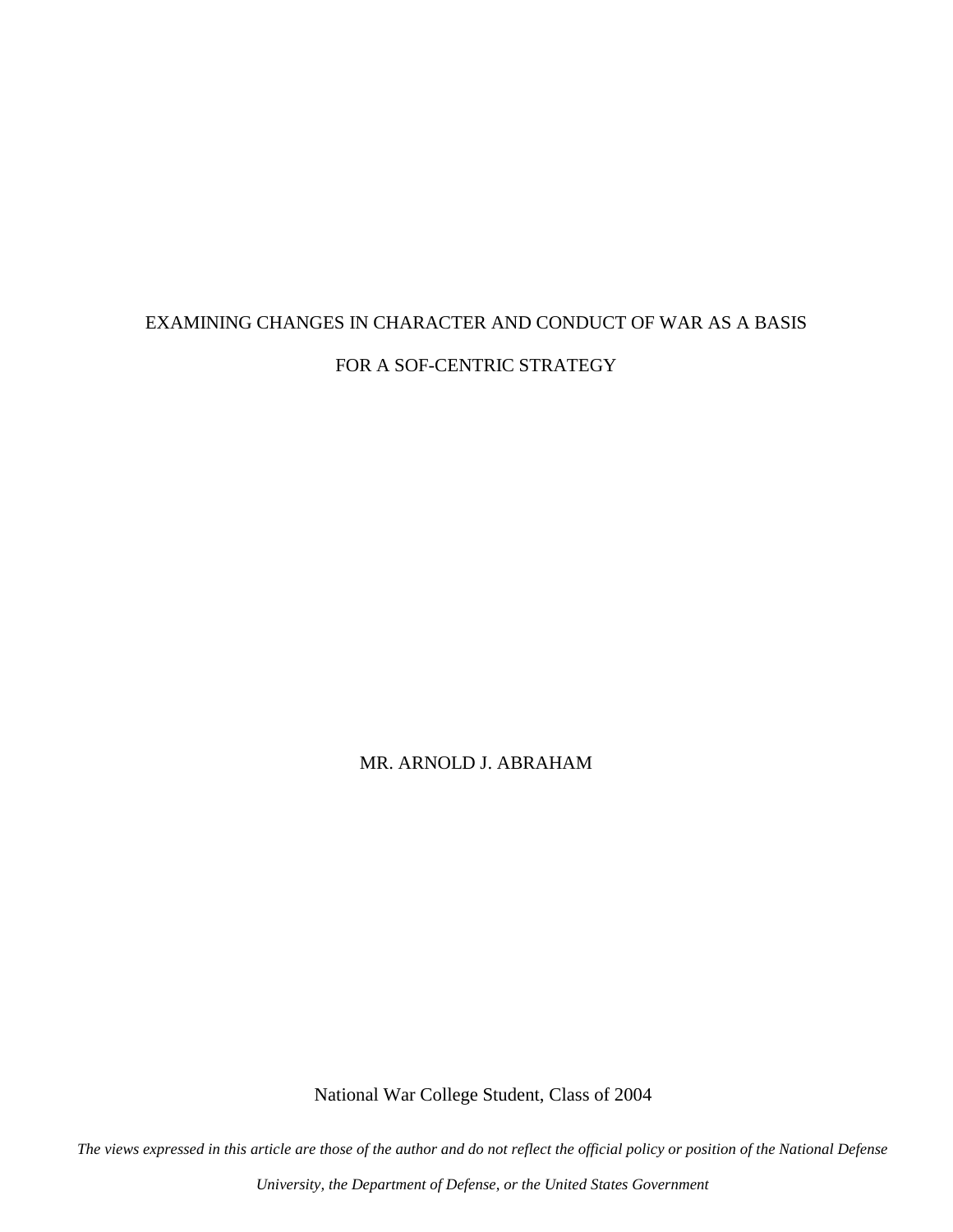During the critical period between World War I and World War II, Giulio Douhet noted, "Victory smiles upon those who anticipate the changes in the character of war, not upon those who wait to adapt themselves after the changes occur."<sup>1</sup> Douhet's observation holds true today, and should form the basis of military force structure and planning. This paper examines trends since the 1991 Gulf War that amount to a dramatic change in the character and conduct of war. Based on these changes, a proposed force strategy is presented. Special Operations Forces are revealed to be the component of existing forces best suited for the new face of war, and thus the linchpin to the nation's future defense capabilities.

 The first step in the analysis is to examine the technical and societal changes that have directly and indirectly contributed to the need for a transformation of U.S. military forces. An underlying change in both technology and society is the explosive growth of information technology. On the military side, information technology has led to unprecedented capability for precision strikes enabled by real-time comprehensive intelligence and supported by robust command, control, and communications networks. Together this allows for massed effects to replace the traditional need to mass forces and for refined targeting to the point where it can drive strategies. Perhaps more significantly, the impact of information technology on society has created a "global village." With modern mobile telecommunications, there are few remaining places on the planet where something can happen without it being brought into our lives. Sometimes called the "CNN effect," this phenomenon focuses media coverage anywhere on the globe on a moment's notice and creates a national attention span which is often limited to sound bites. Another side effect of this technology is that we can now see the humanity of even

1

<sup>&</sup>lt;sup>1</sup> Giulio Douhet, The Command of the Air (Washington DC: GPO, 1998), 30.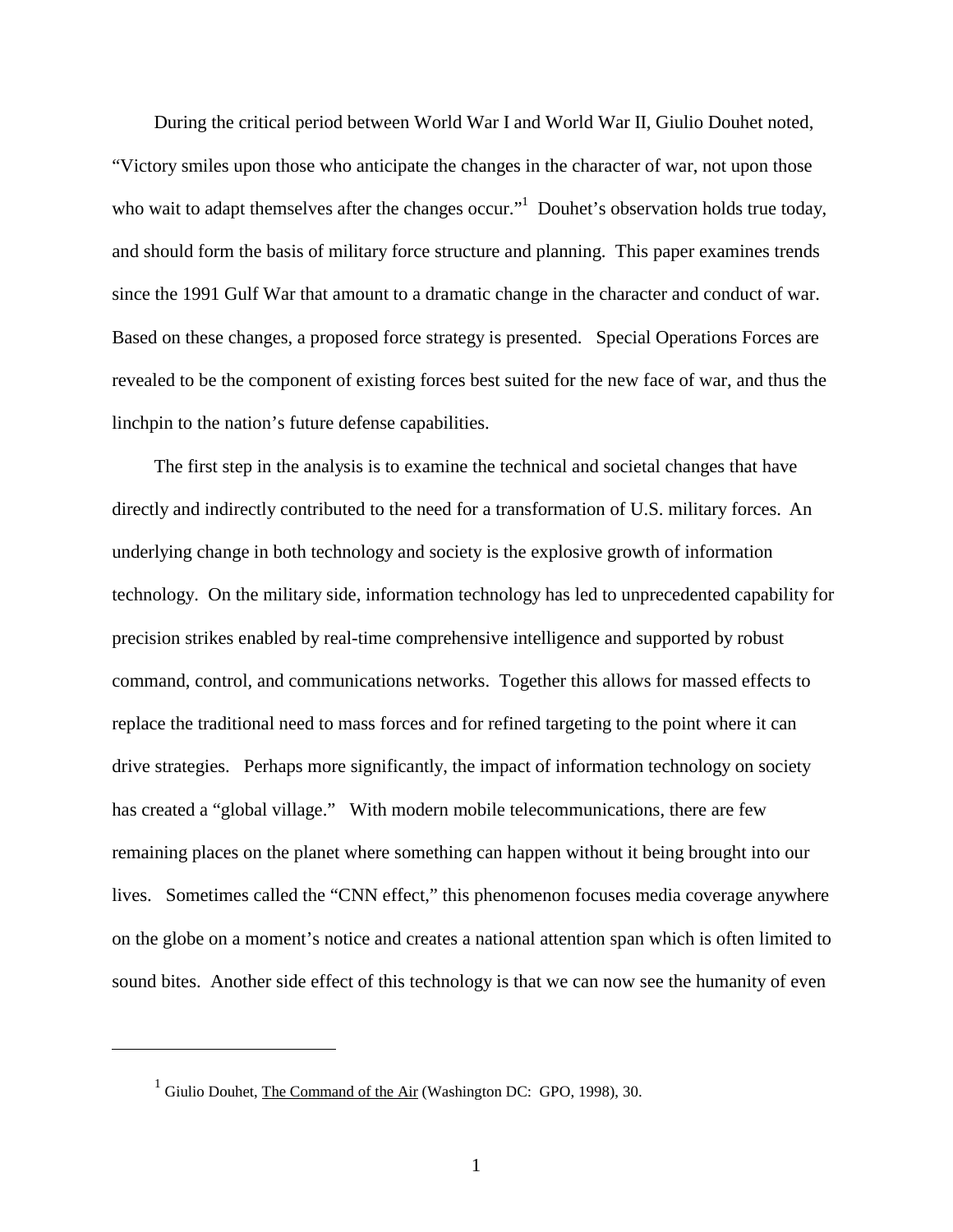our worst enemies. Even as we mourn our losses, we are forced to recognize the impact of collateral damage inflicted on innocents caught up in conflict.

## THE NEW CHARACTER OF WAR

Juxtaposed to these technological and societal changes, there have been five major conflicts involving U.S. forces since the 1991 Gulf War - Somalia, Bosnia, Kosovo, Afghanistan, and Iraq. With the exception of Somalia, each resulted in the U.S. achieving its objective with relatively little effort applied to the task (compared to the potential level of force available) and minor costs incurred in terms of both blood and treasure lost. Each of these engagements included severe restrictions on our fighting forces. The conflicts with Serbia were characterized by limitations in rules of engagement to minimize the threat to our aircrews and the declaration that ground forces would not be introduced. The more recent campaigns in Afghanistan and Iraq were fought under constant high-level political and public pressure to minimize the size of the deployment and subsequent employment of forces. In Somalia, the determination was made that the objective was so limited in value that it did not warrant the cost incurred and was thus abandoned rather than seeking additional means to achieve it.

Based on these cases, we observe that for the United States, war is greatly selfconstrained. Only very small portions of the nation's resources are applied. While there is much talk of the immense size of the U.S. defense budget relative to the rest of the world, spending for the last decade has remained in the range of 3-4% of total GDP. During World War II, almost 40% of the GDP went to defense in an economy driven to support efforts that required the mobilization of all available resources for the cause. Over 16 million served in uniform and virtually the entire populace was energized to support the war. As a further sign of how much things have changed, in the past even a "limited war" like the Korean conflict saw defense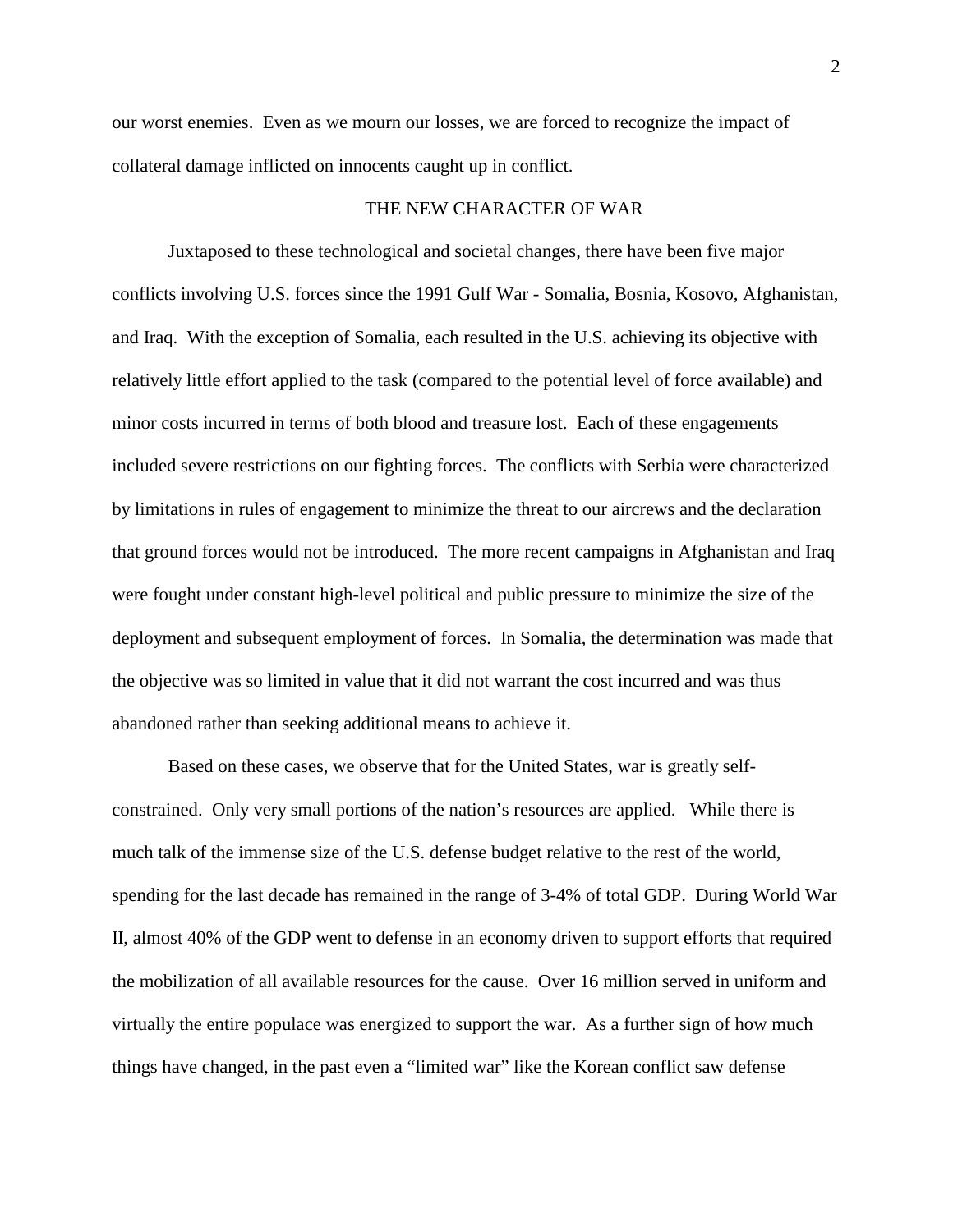spending rise to approximately 15% of GDP.<sup>2</sup> In contrast, fighting the global war on terror while also defeating the "axis of evil" and maintaining a strategic nuclear deterrent is not likely to cause spending to rise beyond 4% of GDP. On the personnel side, there has been increased use of reservists, but the military significantly downsized since the 1991 Gulf War, and there are still tight constraints on its overall size. For the past decade and for the foreseeable future, war has been and will continue to be a niche activity that simply does not involve or impact (other than emotionally) the vast majority of the nation.

Some would argue that the September  $11<sup>th</sup>$  attack is evidence against this trend. It was an unprecedented horrific attack on our homeland that killed thousands of innocent citizens and galvanized the entire nation to war. Yet in actuality it proves the case. Calls by many common men for the opportunity to contribute went unanswered by the U.S. government and, outside select military communities, life for America today goes on much as it did before – with the exception of minor inconveniences during airport travel. Even though the adversary openly threatens our very way of life, what we see today is far from the "total war" of the last century.

 Perhaps even more significant than the limitation on overall resources committed to the cause, is the apparent limit on the level of acceptable violence when the United States is at war. Where the U.S. once fought wars that cost tens of thousands of our young men's lives, we now truly agonize over each and every casualty. The Kosovo conflict represented the culmination of this trend, being fought in such a way as to achieve over 30,000 sorties flown without a single pilot being lost.<sup>3</sup> Our nation tolerates the loss of over 40,000 lives in traffic accidents each year

 $\overline{a}$ 

<sup>&</sup>lt;sup>2</sup> Defense and the National Interest,  $\frac{\text{http://www.d-n-inet/top level/charts}}{\text{http://www.d-n-inet/top level/charts}}$  and data.htm> (18 Oct 2003)

<sup>&</sup>lt;sup>3</sup> Lambeth, Benjamin S., NATO's Air War For Kosovo, (Santa Monica CA: RAND, 2001), 246.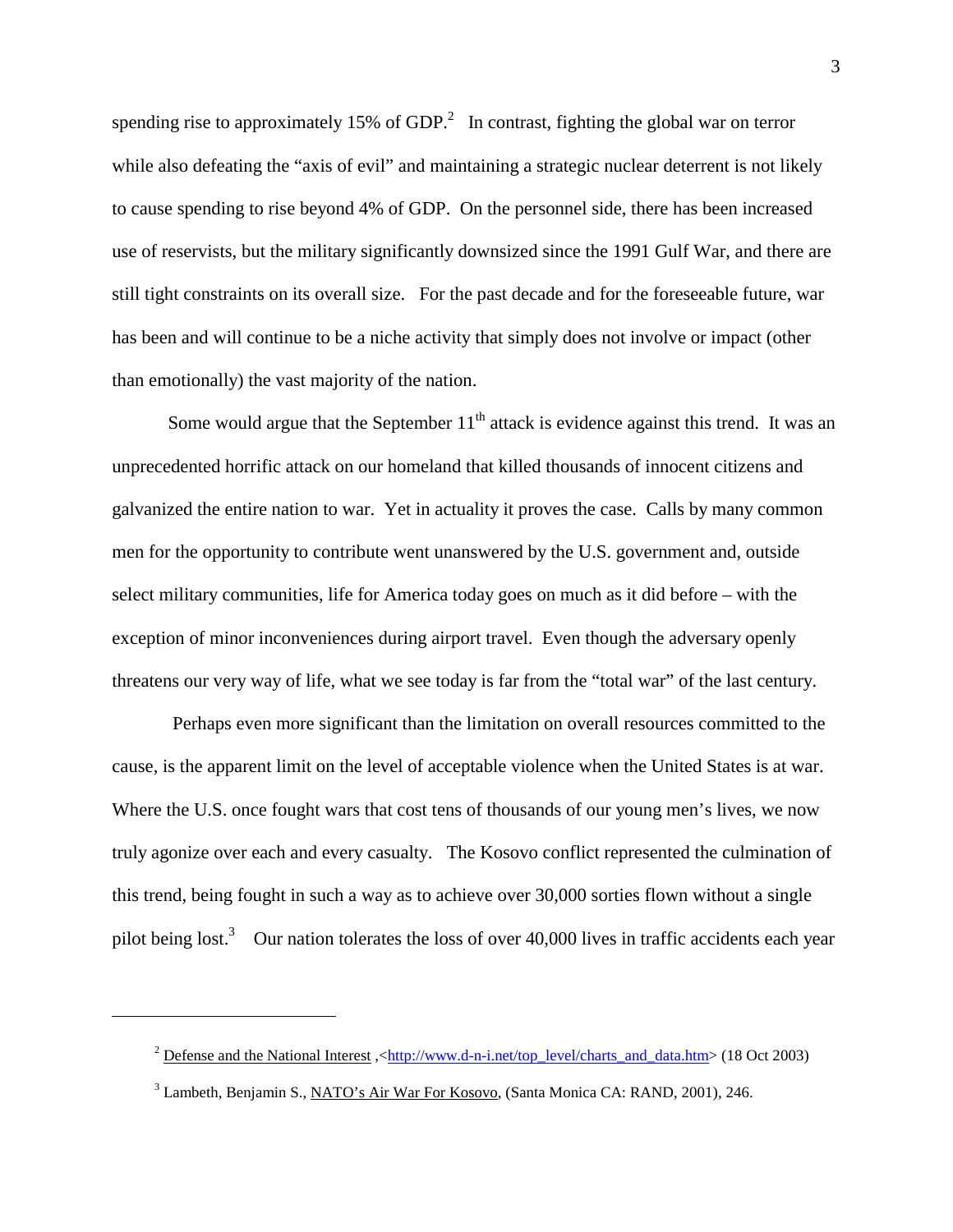but to suffer anywhere near that number of military casualties would be considered disastrous beyond all reason.<sup>4</sup>

A second trend line can also be drawn showing a decline in casualties inflicted. The days of fire bombing cities and killing  $40,000 - 80,000$  men, women, and children in a single attack are long gone. In their place we see detailed planning to avoid collateral damage and media frenzy if even a single bomb goes astray. While passions remain high for some, bloodlust seems to die out quickly in other elements of American society. Even while continuing to retrieve remains from the World Trade Center, we faced cries to practice restraint in our handling of captured terrorists.

There are three reasons behind this specific constraint. First, because technology allows us to refine our efforts and still achieve objectives. Second, civil society has "matured" to the point it finds it very difficult to condone violence. Both of these are closely intertwined with the advances in information technology noted earlier. Lastly, despite recent terrorist rhetoric, the U.S. has not actually confronted a threat of sufficient magnitude to overcome the first two tendencies. If the nation faced such a challenge, as it did during the Cold War with the threat of nuclear annihilation, then the calculus for inflicting and incurring casualties would be radically altered.

Absent the re-emergence of a peer competitor, the statistical trend in casualty figures can be expected to continue. Thus, the U.S. not only takes significant efforts to limit its losses, but also to greatly restrain damage wrought upon the enemy – because the American public cannot tolerate much exposure to either. A key example was the "highway of death" that helped precipitate the end of the first Gulf War." Miles of vehicles destroyed by airstrikes on the road

<u>.</u>

<sup>&</sup>lt;sup>4</sup> National Highway Traffic Safety Administration, <http://www.nhtsa.dot.gov/>, (18 Oct 2203)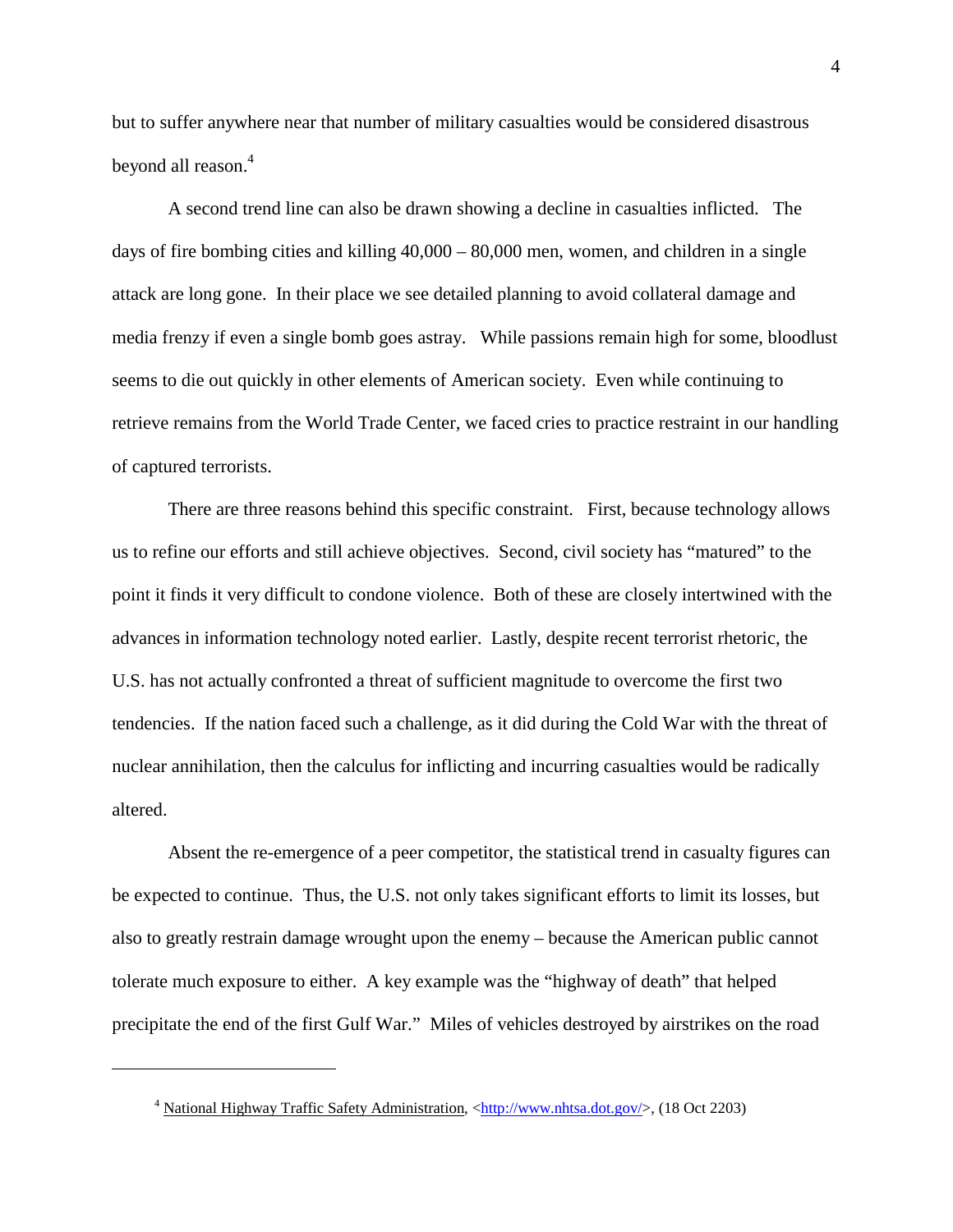out of Kuwait left the impression of a massacre that caused concern over public will to continue the fight and contributed to premature termination of the conflict.

The limited character of war as described above causes a distinct shift in critical centers of gravity. In previous eras, conflicts have targeted fielded forces, industrial capacity, and the will of the people. Today, the most effective target for U.S. forces is adversary leadership. Focusing efforts against adversary leadership allows us to take advantage of our technological advances to avoid unnecessary contact with enemy forces and minimize wider damage against the target country. A decapitation strategy offers the ultimate goal in limited war, where a particularly evil individual or small group of uncooperative actors can be singled out for elimination while the rest of the nation is not engaged. The opening strike of Operation Iraqi Freedom was a hallmark of this new trend, but it was also seen in the attempts to bring pressure on Milosevic by targeting his crony support structure during the Kosovo conflict.

Our ability to hold the adversary leadership at risk leads them to perceive an entirely different character of war. Knowing that any strike against the U.S. could result in retaliation that seeks their own death, they see war as total. The distinction between combatants and noncombatants is non-existent in the eyes of our adversaries. Yet, since the only center of gravity potentially vulnerable to their attacks is the will of the American people, there are some restraints on their conduct. Their objective is to cause enough pain to change our perceived cost benefit calculation and abandon the fight, but not too much pain to enrage us to the point where we insist on victory at any cost. Again, 9/11 can be used to illustrate this trend. Usama Bin Ladin struck against what he saw as a valid target, but some argue he miscalculated by generating such a massive counter-attack. On the other hand, the nation has yet to mobilize sufficient resources to finish the job.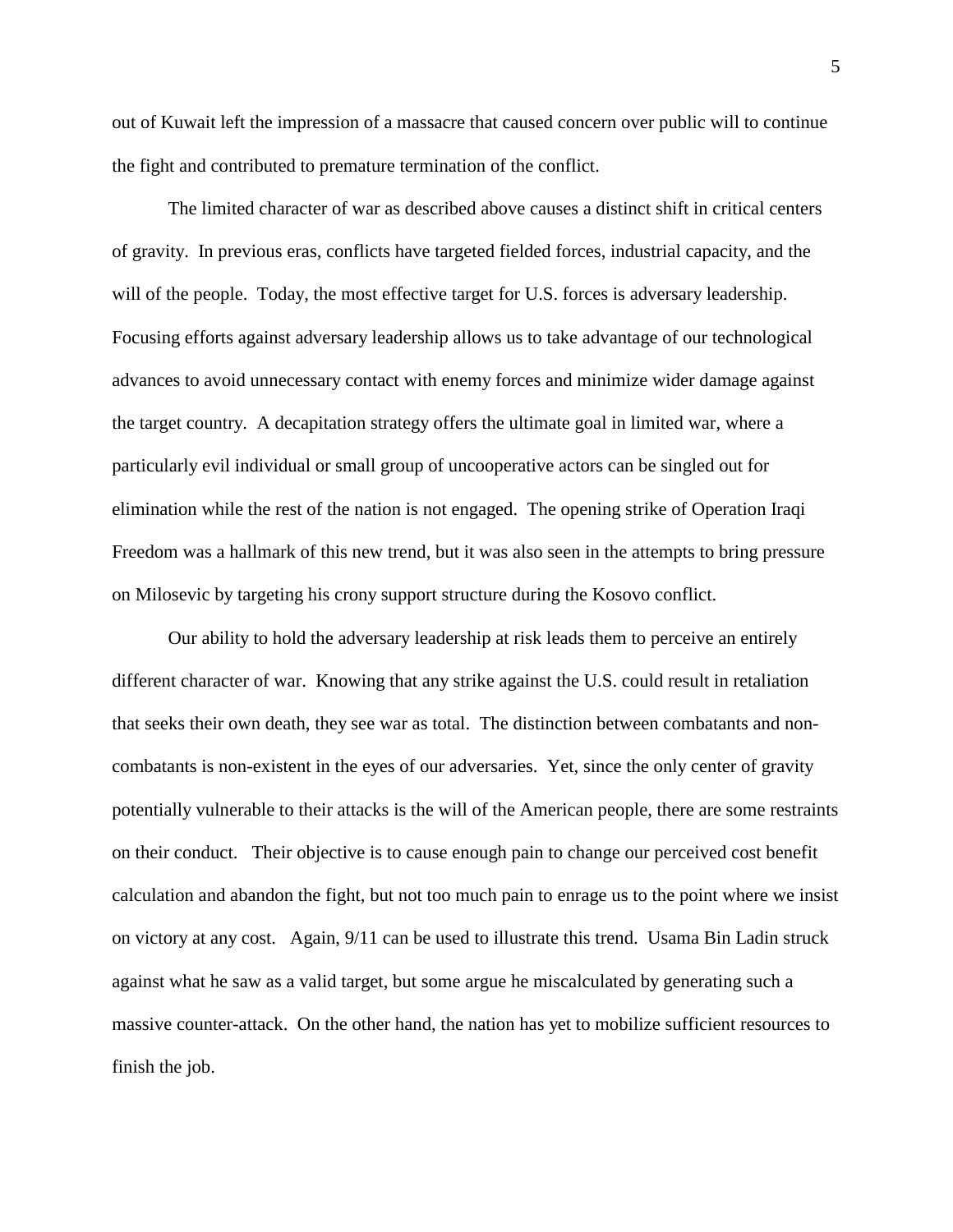The final descriptor for the new character of war is that it is global. Whereas geography has long been a predominating factor from the strategic to tactical scale of war, it now matters less. As noted earlier, information technology has broadened our focus to encompass regions beyond traditional geopolitical concern. Other advances in technology have made it possible for U.S. forces to engage anywhere on the planet within hours. On the opposite side of the equation, adversaries recognize the relative strength of our fielded forces and seek opportunities elsewhere – in the continental United States or even previously uninvolved third party states. It is no longer meaningful to think of conflicts as contained to a particular region in the face of growing concern over vulnerability in the homeland, missile proliferation, WMD proliferation, and cyber-threats to our globally integrated and networked society. We have lost the sanctuary of our oceans, but at the same time can move and supply our forces over desert, mountain, and jungle with unparalleled ability.

#### THE NEW CONDUCT OF WAR

From the end of the 1991 Gulf War through today, the best overall descriptor is that war is being conducted asymmetrically. For the most part, we have not seen and should not expect to see major force-on-force engagements. The demise of the Soviet Union means there are virtually no capital ships to challenge our navy, our fighter pilots fly practically unopposed over enemy skies, and there will be no clash of armor in the Fulda Gap. Adversaries have come to realize the bold USAF challenge of "You Fly, You Die" is not hype, as evidenced by the absence of even a single sortie flown by the Iraqi Air Force in the latest conflict.

The superior equipment and training of U.S. forces assures it is almost impossible for adversaries to challenge them in a symmetric manner. The imbalance in resources reinforces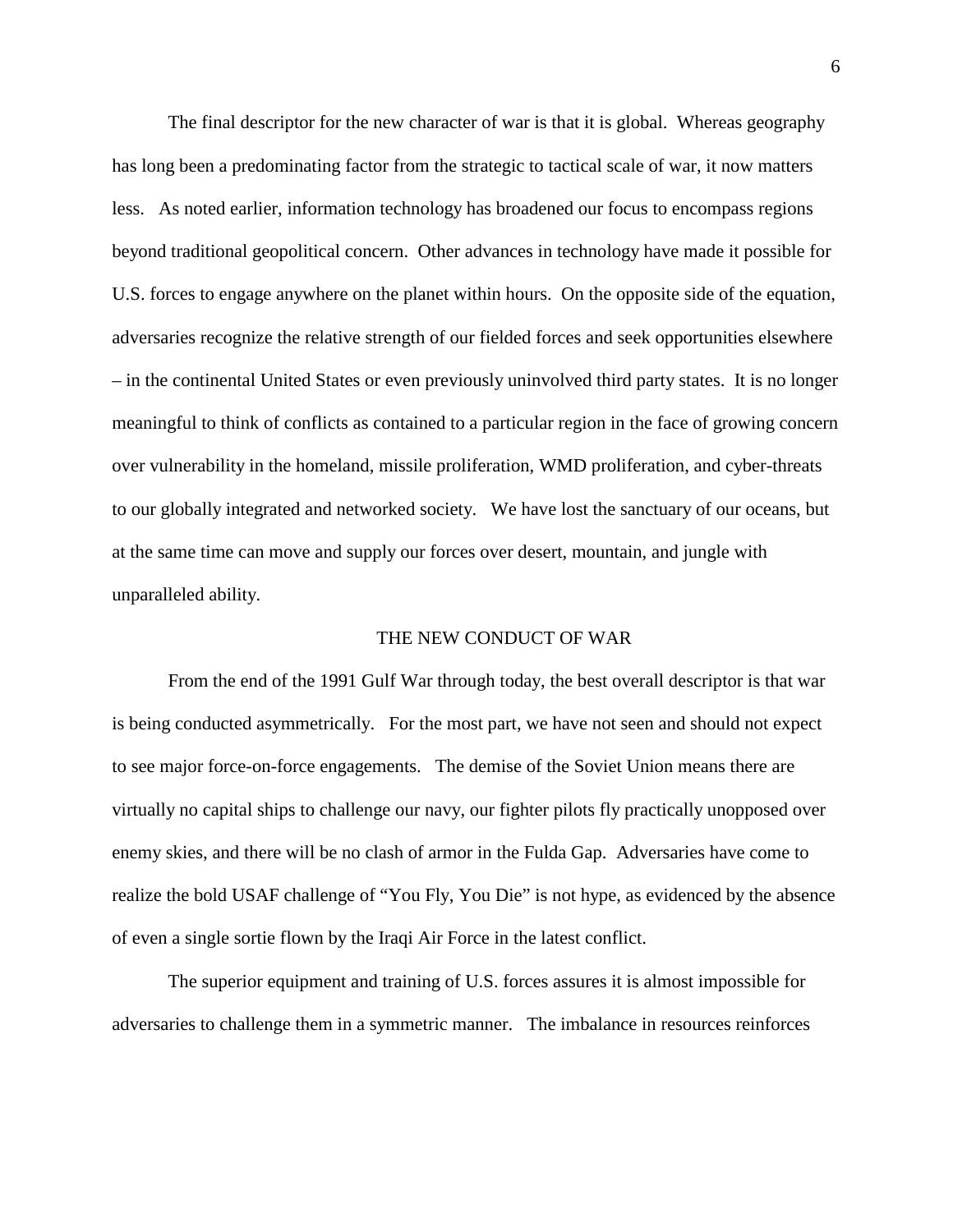this point as the U.S. accounts for 43% of the total global military expenditure.<sup>5</sup> Yet as the attack on the USS Cole proved, there are alternative approaches to counter the U.S. Navy rather than building comparable vessels that cost hundreds of millions of dollars. Asymmetry is the natural result of a clash between strong and weak, and thus it recently has been and will continue to be the prevailing attribute in the conduct of war with the United States.

Another attribute of today's war is the importance of deception, surprise, and intelligence. These concepts, which were downplayed by Clausewitz but portrayed as paramount by Sun Tzu, have once again come to the fore. Factors such as ensuring proper force ratios, alignment and positioning of troop formations are now far outweighed by the ability to catch the enemy off guard. This is a natural side effect of asymmetric battle, as a series of limited but intense engagements replace extended maneuvers played out over the course of long days and months of fighting.

Having dominated the realm of conventional forces and tactics, whenever U.S. forces are employed they achieve decisive results in relatively short duration high-intensity engagements. The combination of precision, intelligence, and strategic agility allows the U.S. military to rapidly overcome adversary forces when they present themselves for battle. However, recognizing their shortfall in this capacity, our adversaries continue to seek alternative methods to fight. Long drawn out conflicts between large field armies is an anachronism of past centuries, while unconventional conflicts such as insurgencies and the global war on terror are the wave of the future. As seen by continued fighting in both Iraq and Afghanistan today, our adversaries will melt away only to come back as insurgent elements and present an enduring

<u>.</u>

<sup>&</sup>lt;sup>5</sup> "Worldwide Military Spending Jumps", CBS News Online, 17 June 2003,  $\lt$ http://www.cbsnews.com/stories/2003/06/17/attack/main559060.shtml> (19 Oct 2003).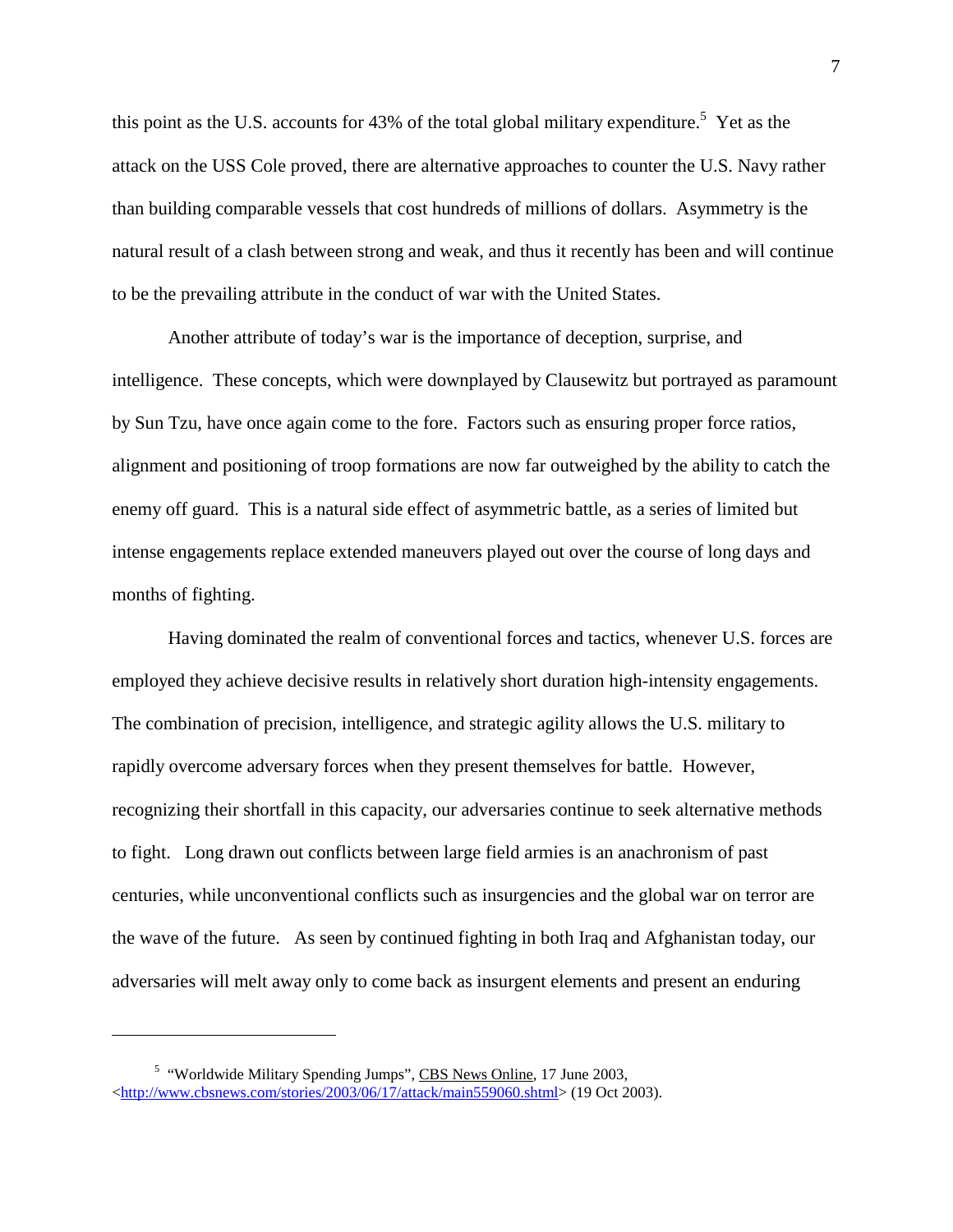hazard. Even as it becomes easier for us to achieve quick tactical successes, complete victory in conflict seems to be a more and more elusive goal.

#### FROM TRENDS TO TRANSFORMATION

It is now evident that the 1991 Gulf War was the start of a turning point in the history of war. A U.S. military force of almost a half-million faced a veteran force of defending Iraqis of roughly equal number. Iraq attempted to engage in a traditional conflict based on their long experience at war with Iran – but after a debilitating air campaign and 100 hours of ground fighting, the U.S. decisively defeated what had been one of the world's largest armies. Our ability to dramatically outmaneuver and outfight a well-prepared and equipped adversary was a lesson learned by the United States and the entire world audience. As a result of that experience and the continued technological and societal changes detailed in this paper, the character and conduct of war has changed.

To date, the U.S. has continued to enjoy victories in the face of these changing conditions. Yet it remains essential that these changes should be fully understood in order to make the proper adjustments in force structure and strategy that are being described as transformation. For while it is still possible to win wars without optimizing forces strategies, it is clearly not the preferred method. The optimal force mix must always maintain an ability to meet a spectrum of challenges, but it must also be continuously be re-balanced to adapt to new environments.

True transformation requires adjusting force structure and operations to meet what we expect future war to be like. Such a prediction can be made by examining current trends that have already began to impact the character and conduct of war. What those trends portray is a limited war of asymmetric forces with short sporadic engagements, often drawn out over long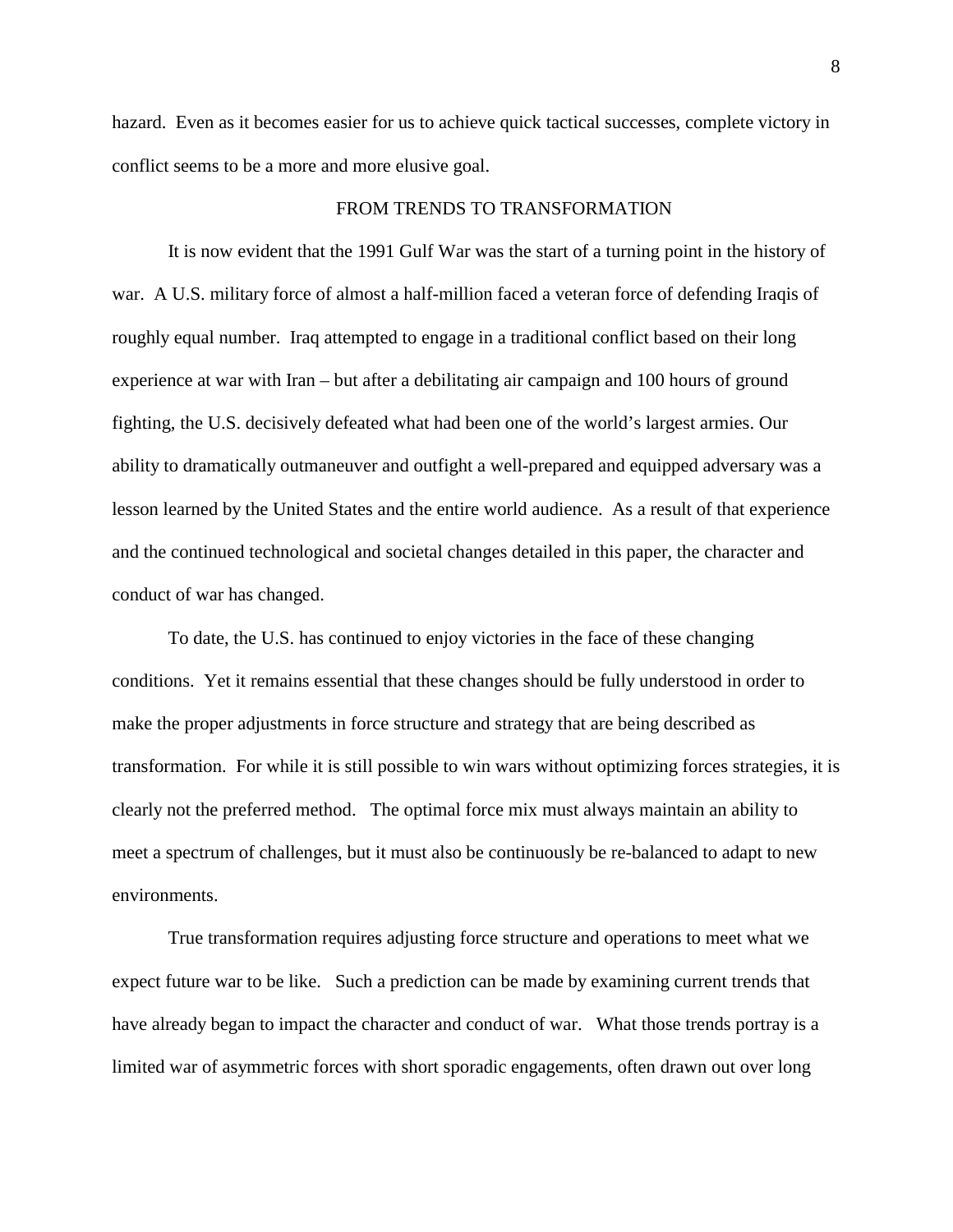periods of time. It is a struggle where we try to leverage our superior technology to defeat adversary leadership before the enemy can overcome our public will to fight.

## A FUTURE FORCE STRATEGY

The first conclusion that can be drawn from the analysis is that the U.S. must approach national security in a holistic manner. It is no longer possible for us to expect the military alone to achieve complete victory against our adversaries. The public will not tolerate the amount of death and destruction that such a strategy entails. Instead of expecting to overwhelm our opponents and force them into total submission in a manner similar to World War II, military force must be applied as part of an orchestrated approach to resolve crises.

In order to lay the groundwork for effective use of military power, it is necessary to build up our capability to apply diplomatic, economic, and information power. In the last few years, the defense budget rose from approximately \$250 billion to \$400 billion. During the same period, the U.S. budget for international affairs rose from approximately \$10 billion dollars to almost \$30 billion. While the percentage increases are similar, the total dollar figures reveal a significant imbalance in our investment among the various elements of national power. The question we must answer is whether or not the money is being spent in the most effective manner, given the expectations regarding the character and conduct of war we will fight.

An alternative approach would begin by reallocating a sizable portion of the recent increase, away from defense to the equally critical areas of international affairs, intelligence, and homeland security. The DoD budget would still be quite healthy, while the tens of billions added to these other functions would facilitate truly transformational change. Our Foreign Service corps could be tripled in size from five to fifteen thousand. Public Diplomacy programs that have been struggling and largely ineffective in the global war of ideas could be completely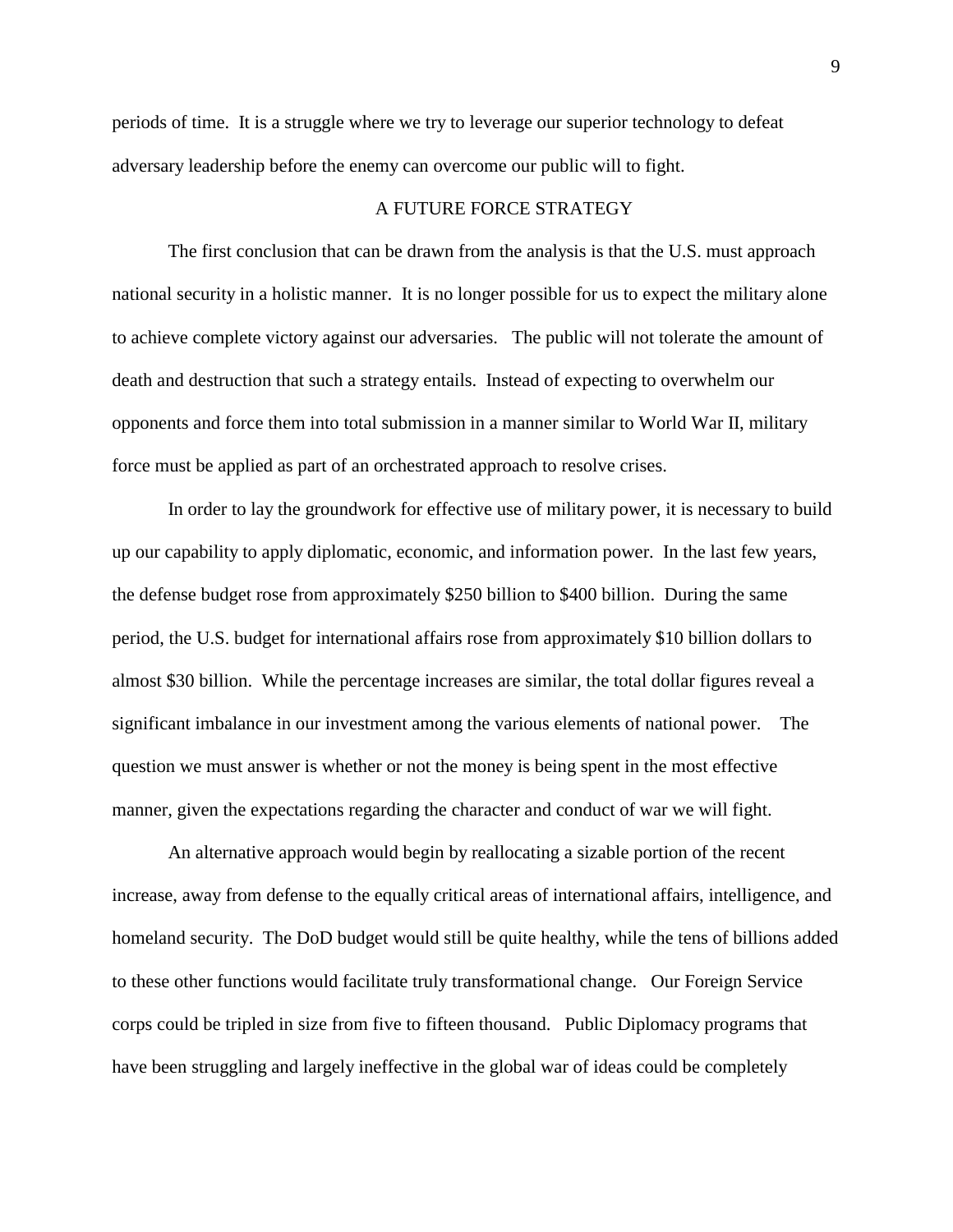reinvented with a ten-fold increase in resources. Our ability to sway hearts and minds could be complimented with billions of dollars more foreign economic and military aid. In the realm of homeland security, the nation's critical infrastructure could be protected, while we develop a robust cyber defense capability. Lastly, significant increases in human intelligence and analytical capabilities could be made to better match the challenges we now face.

After shifting these resources the DoD would be part of a strong team rather than the sole effective player in national security. Even so, significant internal changes would be needed to strengthen DoD's ability to adapt to the environment as laid out earlier. There is one component of the DoD that currently aligns very closely with the expected needs. Special Operations Forces (SOF) exist to conduct the types of missions that have now become the mainstay of war. Their ability to move quickly and undetected behind enemy lines to overcome discreet targets with precision is unmatched. As Operation Iraqi Freedom revealed, this capability is a true force multiplier and can directly offset the need to deploy additional forces. Similarly, SOF specialties in areas such as civil affairs and psychological operations are essential to the persistent challenges of peacekeeping, nation building, and counter-insurgency. When core competencies in foreign internal defense, unconventional warfare, and special reconnaissance are added to the mix, it becomes clear that the road to transformation leads to right to SOF. These forces should become the centerpiece of the DoD.

With approximately 46,000 personnel and \$6 billion in resources, Special Operations represents less than 2% of the DoD. Yet, it is clear that these forces have been, and will continue to be, the first to get the call. Making an appropriate investment in SOF will likely require draw downs in other areas. Again, the key to making these tradeoffs is to examine the actual and expected combat requirements. As the earlier analysis reveals, conventional capabilities such as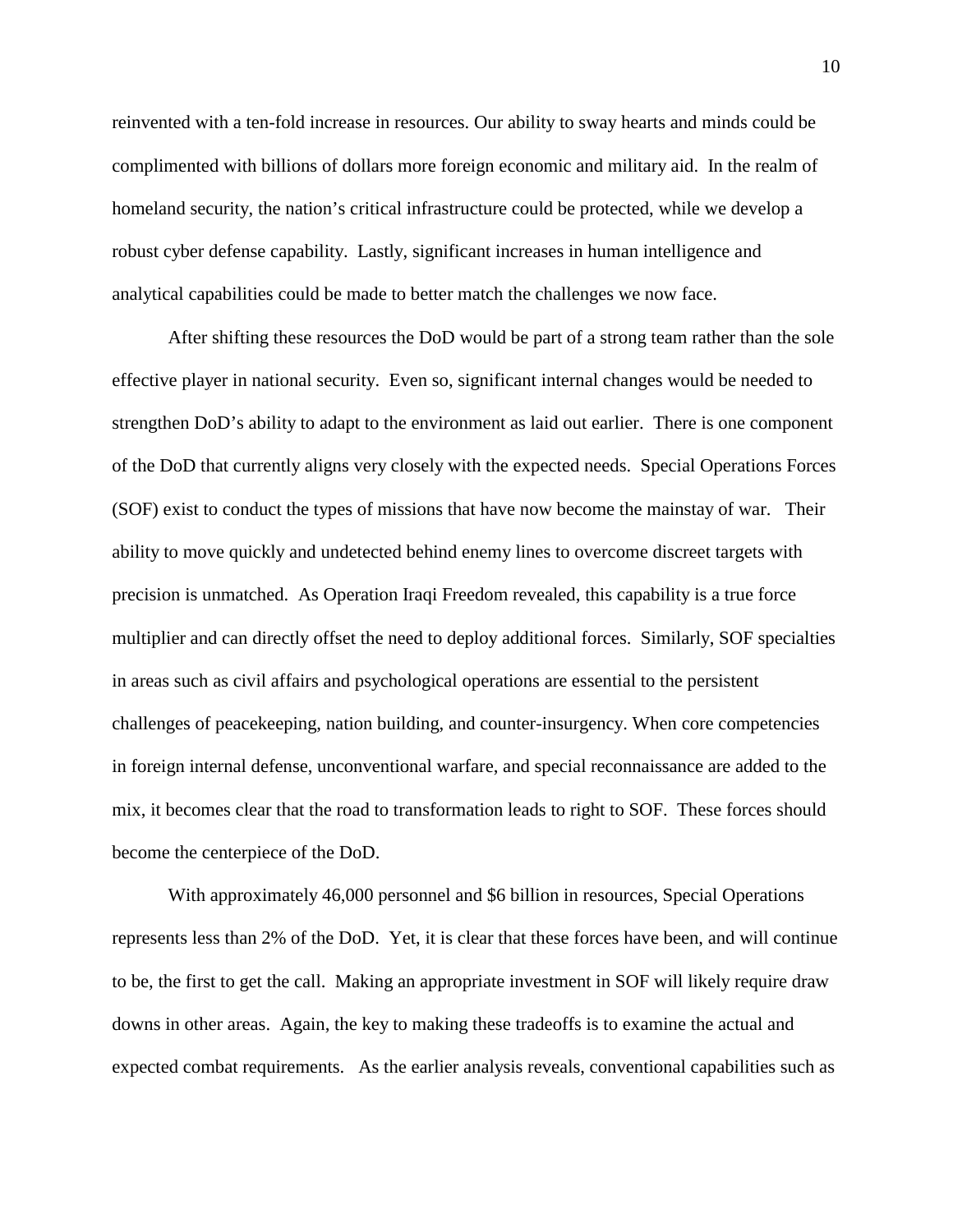fighter aircraft, surface ships, submarines, field artillery and tanks are simply not in demand to the degree they once were. It is hard to argue that our dominant position cannot be maintained even if these weapon systems were cut by 20-30% from their current levels. Resources of this magnitude would permit dramatic increases in SOF, doubling or tripling currently available forces.

Expansion even beyond that level may be ideal in theory, but impossible in practice. Increases to SOF must be approached carefully to avoid the point of diminishing returns and ensure their unique training and exceptional character is not diluted. Other forces must be builtup where they have a comparative advantage. For example, military police strength needs to be increased significantly and a constabulary force established to relieve over-taxed units performing occupation duties. Together, with continuing existing emphasis on precision bombing and strategic airlift, we can have a military force that is more truly matched to the strategic environment.

#### **CONCLUSION**

While it is impossible to be certain what future conflict will entail, we can make reasonable predictions based upon evident trends. In doing so, this paper has demonstrated a need to re-evaluate our investment towards national security. If the character and conduct of war is to continue in the manner predicted in this paper, then much of our investment is misplaced. At the core of national security is risk management, and since even we cannot afford to do everything, it is imperative that alternatives be considered.